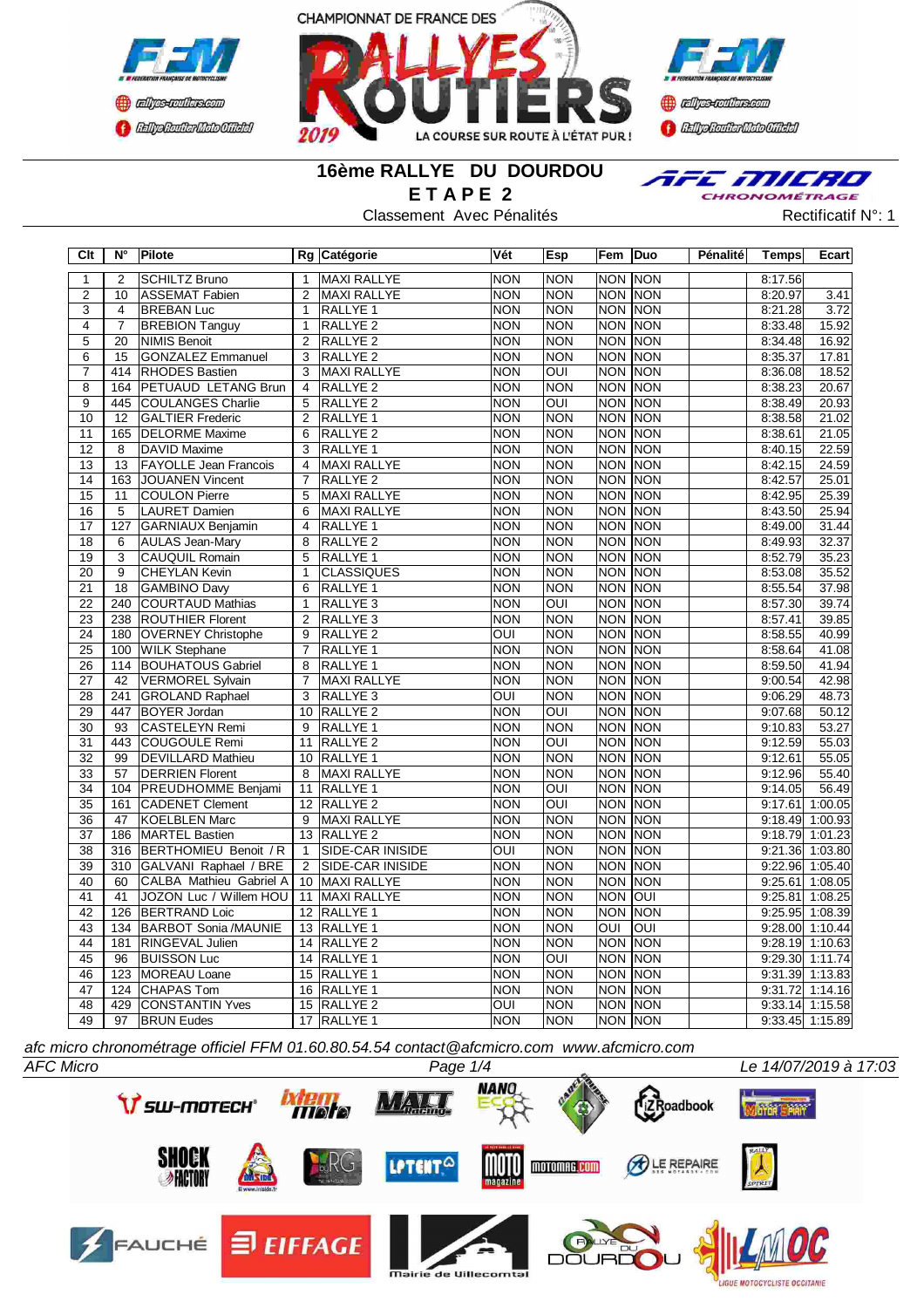





# 16ème RALLYE DU DOURDOU E T A P E 2



| $\overline{C}$ It | $N^{\circ}$      | Pilote                       |                 | Rg Catégorie            | Vét                     | Esp                     | Fem            | <b>Duo</b>  | Pénalité | <b>Temps</b>     | <b>Ecart</b>    |
|-------------------|------------------|------------------------------|-----------------|-------------------------|-------------------------|-------------------------|----------------|-------------|----------|------------------|-----------------|
| 50                | 94               | <b>LARUE Gilles</b>          |                 | 18 RALLYE 1             | OUI                     | <b>NON</b>              | <b>NON</b>     | <b>NON</b>  |          | 9:35.61          | 1:18.05         |
| 51                | 407              | SAINJON David                |                 | 12 MAXI RALLYE          | NON                     | <b>NON</b>              | <b>NON</b>     | NON         |          |                  | 9:35.63 1:18.07 |
| 52                | $\overline{33}$  | <b>GRANDJEAN Jacques</b>     |                 | 13 MAXI RALLYE          | OUI                     | <b>NON</b>              | <b>NON</b>     | <b>NON</b>  |          | 9:37.75          | 1:20.19         |
| 53                | 43               | PICHAT Yoann                 | 14              | <b>MAXI RALLYE</b>      | <b>NON</b>              | <b>NON</b>              | <b>NON</b>     | <b>NON</b>  |          | 9:38.33          | 1:20.77         |
| $\overline{54}$   | 185              | <b>ACHARD Norbert</b>        | 16              | <b>RALLYE 2</b>         | <b>NON</b>              | <b>NON</b>              | <b>NON</b>     | <b>NON</b>  |          | 9:39.63          | 1:22.07         |
| $\overline{55}$   | 482              | <b>ROUSSEL Michel</b>        | $\overline{2}$  | <b>CLASSIQUES</b>       | OUI                     | <b>NON</b>              | <b>NON</b>     | <b>NON</b>  |          | 9:39.78          | 1:22.22         |
| 56                | 119              | <b>NUPER Morten</b>          |                 | 19 RALLYE 1             | NON                     | <b>NON</b>              | <b>NON</b>     | <b>NON</b>  |          | 9:40.69          | 1:23.13         |
| 57                | 105              | <b>SIMONNET Herve</b>        | 20              | RALLYE 1                | OUI                     | <b>NON</b>              | <b>NON</b>     | <b>NON</b>  |          | 9:41.26          | 1:23.70         |
| $\overline{58}$   | 441              | MAZARS Anthony               | 17              | RALLYE <sub>2</sub>     | NON                     | <b>NON</b>              | <b>NON</b>     | <b>NON</b>  |          | 9:42.25          | 1:24.69         |
| 59                | 48               | <b>JAILLIARD Patrick</b>     | 15              | MAXI RALLYE             | OUI                     | <b>NON</b>              | <b>NON</b>     | <b>NON</b>  |          | 9:42.44          | 1:24.88         |
| 60                | 21               | <b>MAUREL Eric</b>           | 16              | <b>MAXI RALLYE</b>      | <b>NON</b>              | <b>NON</b>              | <b>NON</b>     | <b>NON</b>  | 7.5      | 9:43.13          | 1:25.57         |
| 61                | 129              | <b>BAJU Jeremy</b>           | 21              | RALLYE 1                | NON                     | <b>NON</b>              | <b>NON</b>     | <b>NON</b>  | 7.5      | 9:43.60          | 1:26.04         |
| 62                | 125              | <b>PAULHAN Thomas</b>        | 22              | RALLYE 1                | <b>NON</b>              | <b>NON</b>              | <b>NON</b>     | <b>NON</b>  |          | 9:43.84          | 1:26.28         |
| 63                | 313              | RIBES Kevin / RIBES Juli     | 3               | <b>SIDE-CAR INISIDE</b> | <b>NON</b>              | <b>NON</b>              | <b>NON</b>     | <b>NON</b>  |          | 9:46.45          | 1:28.89         |
| 64                | $\overline{312}$ | <b>CHANAL Gilles /CHANAL</b> | $\overline{4}$  | <b>SIDE-CAR INISIDE</b> | OUI                     | <b>NON</b>              | <b>NON NON</b> |             |          | 9:47.55          | 1:29.99         |
| 65                | 434              | PARTARRIEU Quentin           | 23              | RALLYE <sub>1</sub>     | <b>NON</b>              | OUI                     | <b>NON</b>     | <b>NON</b>  |          | 9:48.97          | 1:31.41         |
| 66                | 406              | <b>DEPUILLE Florian</b>      | 17              | MAXI RALLYE             | <b>NON</b>              | <b>NON</b>              | <b>NON</b>     | <b>NON</b>  |          | 9:50.35          | 1:32.79         |
| 67                | 401              | <b>IRAILLES Marc</b>         | 18              | MAXI RALLYE             | <b>NON</b>              | <b>NON</b>              | <b>NON</b>     | <b>NON</b>  |          | 9:51.69          | 1:34.13         |
| 68                | $\overline{25}$  | <b>BORGEAT Gerard / REA</b>  | 19              | <b>MAXI RALLYE</b>      | OUI                     | <b>NON</b>              | <b>NON</b>     | loui        | 7.5      | 9:52.86          | 1:35.30         |
| 69                | 130              | <b>BAUMGARTNER Jerome</b>    | 24              | RALLYE 1                | <b>NON</b>              | <b>NON</b>              | <b>NON</b>     | <b>NON</b>  |          | 9:52.94          | 1:35.38         |
| $\overline{70}$   | 303              | <b>CRESCENZO Sebastien</b>   | 3               | <b>CLASSIQUES</b>       | <b>NON</b>              | <b>NON</b>              | <b>NON</b>     | <b>NON</b>  |          | 9:54.30          | 1:36.74         |
| $\overline{71}$   | 444              | <b>BOURGEOIS Patrick</b>     | 18              | <b>RALLYE 2</b>         | OUI                     | <b>NON</b>              | <b>NON</b>     | <b>NON</b>  |          | 9:55.69          | 1:38.13         |
| $\overline{72}$   | 98               | <b>BONNAURE</b> Frederic     | $\overline{25}$ | RALLYE <sub>1</sub>     | OUI                     | <b>NON</b>              | <b>NON</b>     | <b>NON</b>  | 7.5      | 9:57.15          | 1:39.59         |
| $\overline{73}$   | 332              | BOUDIER Christophe / M       | $\overline{5}$  | SIDE-CAR INISIDE        | $\overline{\text{OUI}}$ | <b>NON</b>              | <b>NON</b>     | <b>NON</b>  |          | 9:57.83          | 1:40.27         |
| $\overline{74}$   | 296              | <b>PIGEAT Richard</b>        | $\overline{4}$  | <b>CLASSIQUES</b>       | oui                     | <b>NON</b>              | <b>NON</b>     | <b>NON</b>  |          | 10:00.21         | 1:42.65         |
| $\overline{75}$   | 131              | <b>MOURIER Anthony</b>       | 26              | RALLYE 1                | <b>NON</b>              | <b>NON</b>              | <b>NON</b>     | <b>NON</b>  |          | 10:00.48 1:42.92 |                 |
| 76                | 405              | <b>CHAUVEAU Pascal</b>       | $\overline{20}$ | <b>MAXI RALLYE</b>      | $\overline{NON}$        | <b>NON</b>              | <b>NON</b>     | <b>NON</b>  |          | 10:00.91 1:43.35 |                 |
| 77                | 184              | <b>RECOUR Hugo</b>           | 19              | RALLYE <sub>2</sub>     | <b>NON</b>              | <b>NON</b>              | <b>NON</b>     | <b>NON</b>  |          | 10:05.10         | 1:47.54         |
| 78                | 261              | <b>COUDURIER Thierry</b>     | $\mathbf{1}$    | <b>ANCIENNES</b>        | <b>NON</b>              | <b>NON</b>              | <b>NON</b>     | <b>NON</b>  |          | 10:05.46         | 1:47.90         |
| 79                | 315              | LEPAGE Pauline / LEPA        | 6               | <b>SIDE-CAR INISIDE</b> | <b>NON</b>              | <b>NON</b>              | OUI            | <b>NON</b>  |          | 10:06.91         | 1:49.35         |
| 80                | 480              | <b>BAYOL Dominique</b>       | $\overline{5}$  | <b>CLASSIQUES</b>       | ОUІ                     | <b>NON</b>              | <b>NON</b>     | <b>NON</b>  |          | 10:07.00         | 1:49.44         |
| 81                | 333              | <b>AGIN Patrick/AMBLARD</b>  | $\overline{7}$  | SIDE-CAR INISIDE        | OUI                     | <b>NON</b>              | NON NON        |             |          | 10:09.01         | 1:51.45         |
| 82                | 292              | <b>FORTIN Eric</b>           | $\overline{6}$  | <b>CLASSIQUES</b>       | oui                     | <b>NON</b>              | <b>NON</b>     | <b>NON</b>  |          | 10:09.39         | 1:51.83         |
| 83                | 46               | DOSMAS Philippe /DOS         | $\overline{21}$ | <b>MAXI RALLYE</b>      | OUI                     | <b>NON</b>              | <b>NON</b>     | loui        |          | 10:09.65         | 1:52.09         |
| 84                | 290              | DAVAL Johan                  | $\overline{7}$  | <b>CLASSIQUES</b>       | $\overline{NON}$        | <b>NON</b>              | <b>NON</b>     | <b>NON</b>  | 30.0     | 10:12.47         | 1:54.91         |
| 85                | 314              | <b>ALEXIS Brice /MOLTENI</b> | $\overline{8}$  | <b>SIDE-CAR INISIDE</b> | $\overline{NON}$        | <b>NON</b>              | <b>NON</b>     | NON         |          | 10:14.15         | 1:56.59         |
| 86                | 109              | <b>FRANCOIS Nicolas</b>      | $\overline{27}$ | <b>RALLYE 1</b>         | <b>NON</b>              | <b>NON</b>              | <b>NON</b>     | <b>NON</b>  |          | 10:14.81         | 1:57.25         |
| 87                | 168              | <b>ISTEPHAN Pierre</b>       | 20              | RALLYE <sub>2</sub>     | <b>NON</b>              | <b>NON</b>              | <b>NON</b>     | <b>INON</b> |          | 10:20.04         | 2:02.48         |
| 88                | 235              | JARNAC Thomas                | $\overline{4}$  | RALLYE 3                | NON                     | $\overline{\text{OUI}}$ | <b>NON</b>     | <b>NON</b>  |          | 10:20.52         | 2:02.96         |
| 89                | 128              | SARIS Anthony                | 28              | RALLYE 1                | <b>NON</b>              | <b>NON</b>              | <b>NON</b>     | <b>NON</b>  |          | 10:21.93         | 2:04.37         |
| 90                | 400              | <b>FAYOL Eric</b>            | $\overline{22}$ | <b>MAXI RALLYE</b>      | NON                     | <b>NON</b>              | <b>NON NON</b> |             |          | 10:27.04 2:09.48 |                 |
| 91                | 116              | <b>DEWAS Albert</b>          | 29              | RALLYE <sub>1</sub>     | <b>NON</b>              | <b>NON</b>              | <b>NON</b>     | NON         |          | 10:27.05 2:09.49 |                 |
| 92                | 44               | <b>BASELLO Florent</b>       | $\overline{23}$ | MAXI RALLYE             | <b>NON</b>              | <b>NON</b>              | <b>NON</b>     | <b>NON</b>  |          | 10:33.34         | 2:15.78         |
| 93                | $\overline{91}$  | <b>GRATIOT Caroline</b>      | $\overline{30}$ | <b>RALLYE 1</b>         | <b>NON</b>              | $\overline{O}$          | OUI            | <b>NON</b>  |          | 10:33.53 2:15.97 |                 |
| 94                | 58               | <b>BOURGEOIS Frederic</b>    | $\overline{24}$ | MAXI RALLYE             | $\overline{\text{out}}$ | <b>NON</b>              | <b>NON</b>     | <b>NON</b>  |          | 10:34.17 2:16.61 |                 |
| 95                | 403              | MONTAY Julien                | $\overline{25}$ | MAXI RALLYE             | $\overline{NON}$        | <b>NON</b>              | <b>NON</b>     | NON         | 15.0     | 10:35.10 2:17.54 |                 |
| 96                | 450              | GODART René                  | 21              | RALLYE <sub>2</sub>     | OUI                     | <b>NON</b>              | <b>NON</b>     | <b>NON</b>  | 22.5     | 10:36.41         | 2:18.85         |
| 97                | 233              | COLLIOT Philippe             | 5               | RALLYE <sub>3</sub>     | <b>NON</b>              | <b>NON</b>              | <b>NON</b>     | <b>NON</b>  |          | 10:36.87         | 2:19.31         |
| 98                |                  | 435 UNAL Thierry             |                 | 31 RALLYE 1             | OUI                     | <b>NON</b>              | <b>NON NON</b> |             | 7.5      | 10:38.87 2:21.31 |                 |

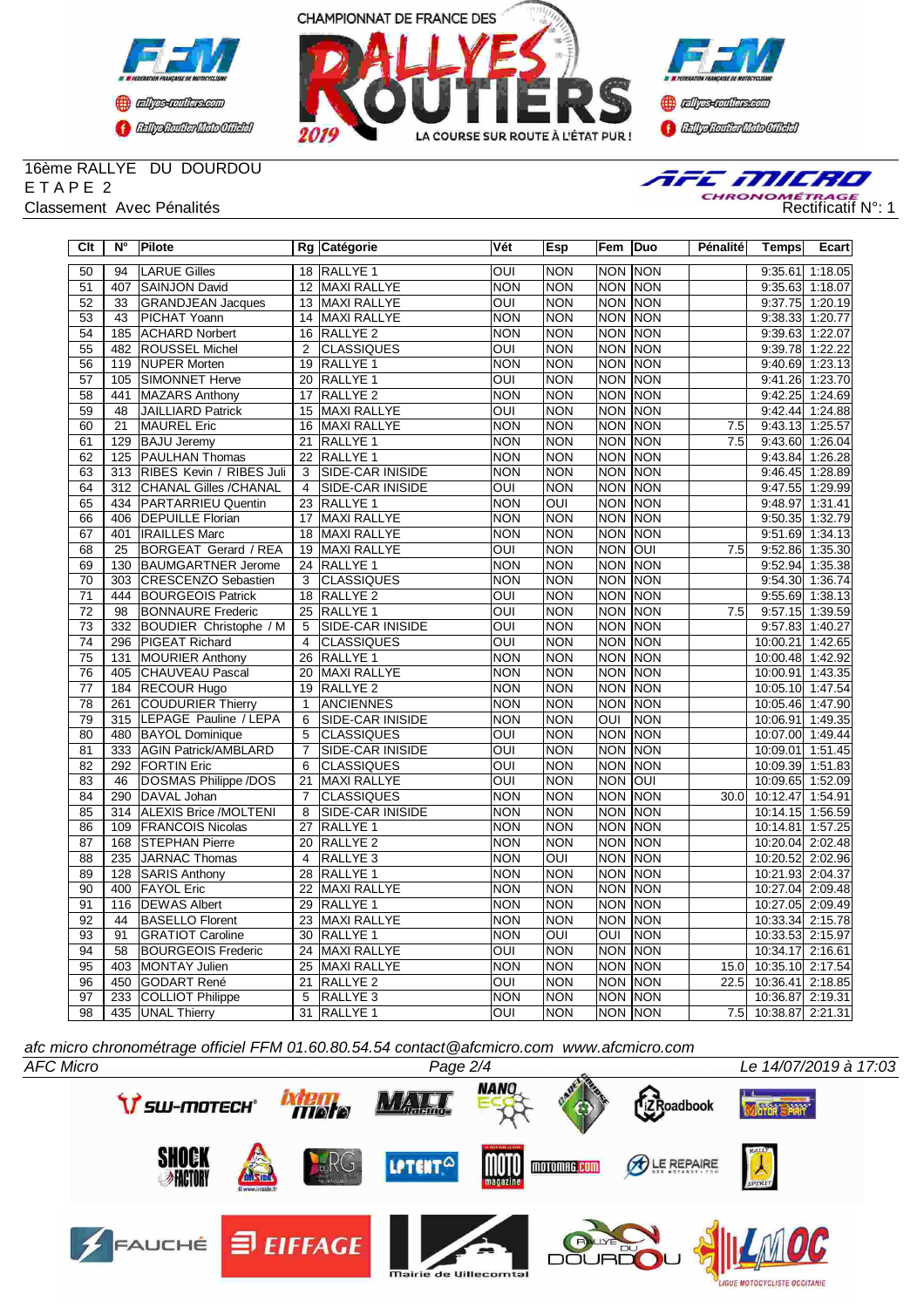



**Confederation Complementation** 

## 16ème RALLYE DU DOURDOU E T A P E 2



| Clt              | $N^{\circ}$     | Pilote                         |                 | Rg Catégorie            | Vét                     | Esp                     | Fem                     | Duo         | Pénalité | <b>Temps</b>            | Ecart   |
|------------------|-----------------|--------------------------------|-----------------|-------------------------|-------------------------|-------------------------|-------------------------|-------------|----------|-------------------------|---------|
| 99               | 289             | <b>GUEGUIN Stephane</b>        | 8               | <b>CLASSIQUES</b>       | <b>NON</b>              | <b>NON</b>              | <b>NON</b>              | <b>NON</b>  | 37.5     | 10:39.13 2:21.57        |         |
| 100              | 291             | <b>THEILLAC Thierry</b>        | 9               | <b>CLASSIQUES</b>       | OUI                     | <b>NON</b>              | NON NON                 |             |          | 10:41.52                | 2:23.96 |
| 101              | 318             | COUDERC Gilles / THIBA         | 9               | <b>SIDE-CAR INISIDE</b> | <b>NON</b>              | <b>NON</b>              | <b>NON NON</b>          |             |          | 10:43.76 2:26.20        |         |
| 102              | 55              | <b>LAMOUR Marc</b>             | 26              | <b>MAXI RALLYE</b>      | <b>NON</b>              | <b>NON</b>              | <b>NON NON</b>          |             |          | 10:45.64 2:28.08        |         |
| 103              | 236             | CRESCENCIO Pedro               | 6               | RALLYE 3                | <b>NON</b>              | <b>NON</b>              | <b>NON NON</b>          |             |          | 10:47.42 2:29.86        |         |
| 104              | 321             | <b>BLEUSEZ David / BULOT</b>   | 10              | <b>SIDE-CAR INISIDE</b> | <b>NON</b>              | <b>NON</b>              | <b>NON</b>              | <b>NON</b>  |          | 10:47.54 2:29.98        |         |
| 105              | 178             | <b>MUSTER Thibaut</b>          | 22              | RALLYE 2                | <b>NON</b>              | <b>NON</b>              | <b>NON</b>              | <b>NON</b>  | 7.5      | 10:48.76 2:31.20        |         |
| 106              | 437             | CALMELS Nicolas                | 32              | RALLYE 1                | <b>NON</b>              | <b>NON</b>              | <b>NON</b>              | <b>NON</b>  | 15.0     | 10:51.62                | 2:34.06 |
| 107              | 167             | MOLINET Denis                  | 23              | RALLYE <sub>2</sub>     | OUI                     | <b>NON</b>              | <b>NON NON</b>          |             | 15.0     | 10:53.56 2:36.00        |         |
| 108              | 173             | MESSEGHEM Christian            | $\overline{24}$ | RALLYE <sub>2</sub>     | OUI                     | <b>NON</b>              | <b>NON</b>              | <b>NON</b>  | 7.5      | 10:56.93 2:39.37        |         |
| 109              | 481             | <b>DEPUILLE Sebastien</b>      | 10              | <b>CLASSIQUES</b>       | <b>NON</b>              | <b>NON</b>              | <b>NON</b>              | <b>INON</b> | 7.5      | 11:06.30 2:48.74        |         |
| 110              | 415             | NOWITZKI Sébastien             | $\overline{27}$ | <b>MAXI RALLYE</b>      | <b>NON</b>              | Non                     | Non                     | <b>NON</b>  |          | 11:07.61                | 2:50.05 |
| 111              | $\overline{23}$ | <b>BOURGEOIS Antoine</b>       | 28              | MAXI RALLYE             | <b>NON</b>              | $\overline{O}$          | <b>NON</b>              | <b>NON</b>  | 15.0     | 11:08.99 2:51.43        |         |
| $\overline{112}$ | 413             | <b>FERRAND Erwan</b>           | 29              | <b>MAXI RALLYE</b>      | <b>NON</b>              | <b>NON</b>              | <b>NON</b>              | <b>NON</b>  | 37.5     | 11:11.71                | 2:54.15 |
| $\overline{113}$ | $\overline{30}$ | MOTTAZ Remi                    | $\overline{30}$ | <b>MAXI RALLYE</b>      | <b>NON</b>              | <b>NON</b>              | <b>NON</b>              | <b>NON</b>  | 7.5      | 11:12.88 2:55.32        |         |
| 114              | 431             | MERCIER Jean Camille           | 33              | RALLYE 1                | <b>NON</b>              | <b>NON</b>              | <b>NON</b>              | <b>NON</b>  | 45.0     | 11:13.69 2:56.13        |         |
| $\overline{115}$ | $\overline{31}$ | <b>POTIER Guillaume</b>        | $\overline{31}$ | MAXI RALLYE             | <b>NON</b>              | <b>NON</b>              | <b>NON NON</b>          |             |          | 11:13.82                | 2:56.26 |
| 116              | 411             | <b>OLTZ Nicolas</b>            | 32              | MAXI RALLYE             | <b>NON</b>              | <b>NON</b>              | <b>NON</b>              | <b>NON</b>  | 52.5     | 11:16.28 2:58.72        |         |
| 117              | 409             | <b>UFFERTE David</b>           | $\overline{33}$ | MAXI RALLYE             | <b>NON</b>              | <b>NON</b>              | <b>NON</b>              | <b>NON</b>  | 30.0     | 11:33.64 3:16.08        |         |
| 118              | 288             | <b>LACHAIZE Philippe</b>       | 11              | <b>CLASSIQUES</b>       | OUI                     | <b>NON</b>              | <b>NON</b>              | <b>NON</b>  |          | 11:49.75 3:32.19        |         |
| 119              | 267             | <b>MARTIN Eric</b>             | $\overline{2}$  | <b>ANCIENNES</b>        | OUI                     | <b>NON</b>              | <b>NON</b>              | <b>NON</b>  |          | 11:53.48 3:35.92        |         |
| 120              | 265             | <b>FOUGERAS Gabriel</b>        | 3               | <b>ANCIENNES</b>        | $\overline{\text{OUI}}$ | <b>NON</b>              | <b>NON</b>              | <b>NON</b>  | 7.5      | 11:55.03 3:37.47        |         |
| 121              | $\overline{24}$ | <b>TABUSSE Guillaume</b>       | 34              | <b>MAXI RALLYE</b>      | <b>NON</b>              | <b>NON</b>              | <b>NON</b>              | <b>NON</b>  | 3:07.5   | 11:55.79                | 3:38.23 |
| 122              | 234             | <b>ZABRONIECKA Sylvie</b>      | $\overline{7}$  | RALLYE <sub>3</sub>     | <b>NON</b>              | <b>NON</b>              | $\overline{\text{out}}$ | NON         |          | 12:04.71                | 3:47.15 |
| $\overline{123}$ | 432             | <b>PERROT Sabine</b>           | $\overline{34}$ | RALLYE <sub>1</sub>     | <b>NON</b>              | <b>NON</b>              | $\overline{\text{out}}$ | NON         | 15.0     | 12:10.00 3:52.44        |         |
| 124              | 268             | <b>RENAULT Laurent</b>         | $\overline{4}$  | <b>ANCIENNES</b>        | OUI                     | <b>NON</b>              | NON NON                 |             |          | 12:12.25                | 3:54.69 |
| 125              | 252             | <b>BENOIST Thierry</b>         | 8               | RALLYE 3                | $\overline{\text{out}}$ | <b>NON</b>              | <b>NON</b>              | <b>NON</b>  |          | 12:13.88                | 3:56.32 |
| 126              | 305             | <b>GENTIT Luc</b>              | 12              | <b>CLASSIQUES</b>       | OUI                     | <b>NON</b>              | <b>NON</b>              | <b>NON</b>  | 1:15.0   | 12:25.43                | 4:07.87 |
| 127              | 428             | <b>CORDIER-RAUCCI Trista</b>   | $\overline{35}$ | RALLYE <sub>1</sub>     | <b>NON</b>              | $\overline{\text{OUI}}$ | $\overline{NON}$        | <b>NON</b>  | 1:22.5   | 12:53.05                | 4:35.49 |
| 128              | 449             | <b>GENTIT Pierre</b>           | 25              | RALLYE <sub>2</sub>     | <b>NON</b>              | OUI                     | <b>NON</b>              | <b>NON</b>  | 1:52.5   | 12:53.30 4:35.74        |         |
| 129              | 446             | <b>DEGOND Clément</b>          | $\overline{26}$ | <b>RALLYE 2</b>         | <b>NON</b>              | $\overline{\text{OUI}}$ | <b>NON</b>              | <b>INON</b> |          | 13:16.93 4:59.37        |         |
| 130              | 448             | <b>GROUSSAC</b> Jean Christo   | $\overline{27}$ | RALLYE <sub>2</sub>     | <b>NON</b>              | <b>NON</b>              | <b>NON</b>              | <b>NON</b>  | 2:37.5   | 13:17.12                | 4:59.56 |
| 131              | 113             | <b>GROSSE Johann</b>           | $\overline{36}$ | <b>RALLYE 1</b>         | <b>NON</b>              | <b>NON</b>              | <b>NON</b>              | <b>NON</b>  | 3:22.5   | 13:21.76 5:04.20        |         |
| 132              | 263             | <b>ZANUTTO Jean-Francois</b>   | $\overline{5}$  | ANCIENNES               | $\overline{O}$          | <b>NON</b>              | <b>NON NON</b>          |             | 37.5     | 13:23.03 5:05.47        |         |
| 133              | 308             | <b>STEPHAN Philippe</b>        | 13              | <b>CLASSIQUES</b>       | $\overline{OUI}$        | <b>NON</b>              | <b>NON</b>              | <b>NON</b>  | 1:15.0   | 13:25.57                | 5:08.01 |
| 134              | 251             | <b>GERMANIQUE Pascal</b>       | $\overline{9}$  | RALLYE <sub>3</sub>     | $\overline{\text{OUI}}$ | <b>NON</b>              | <b>NON</b>              | <b>NON</b>  | 1:15.0   | 13:54.06                | 5:36.50 |
| 135              | 274             | LACOSTE Christian              | 6               | <b>ANCIENNES</b>        | $\overline{\text{OUI}}$ | <b>NON</b>              | <b>NON</b>              | <b>NON</b>  | 3:00.0   | 14:03.82                | 5:46.26 |
| 136              | 246             | <b>DION Fabrice</b>            | 10              | RALLYE 3                | <b>NON</b>              | <b>NON</b>              | <b>NON</b>              | <b>NON</b>  | 4:07.5   | 15:03.34                | 6:45.78 |
| 137              | 490             | <b>DUPUY Denis/LAGUILLO</b>    | 11              | <b>SIDE-CAR INISIDE</b> | OUI                     | <b>NON</b>              | <b>NON NON</b>          |             | 4:15.0   | 15:52.69 7:35.13        |         |
| 138              | 410             | TORIBIO Jean-Louis             | 35              | MAXI RALLYE             | OUI                     | <b>NON</b>              | <b>NON</b>              | <b>NON</b>  | 4:00.0   | 15:54.43 7:36.87        |         |
| 139              |                 | 426 MASSON Hugues-Olivier      | 37              | RALLYE 1                | <b>NON</b>              | <b>NON</b>              | <b>NON NON</b>          |             | 4:22.5   | 16:04.10 7:46.54        |         |
| 140              | 430             | SANDOZ Jacques                 | 38              | RALLYE <sub>1</sub>     | OUI                     | <b>NON</b>              | <b>NON</b>              | <b>NON</b>  | 4:00.0   | 16:08.52 7:50.96        |         |
| 141              | 170             | <b>GILLI Aurelien / FACHAU</b> | 28              | RALLYE 2                | <b>NON</b>              | $\overline{OUI}$        | <b>NON</b>              | loui        | 4:30.0   | 16:24.03 8:06.47        |         |
| 142              | 427             | <b>FOUILLAND BRUNO</b>         | 39              | <b>RALLYE 1</b>         | $\overline{\text{OUI}}$ | <b>NON</b>              | <b>NON</b>              | <b>NON</b>  | 5.37.5   | 17:35.02                | 9:17.46 |
| 143              | 425             | <b>LAFON Maxime</b>            | 40              | RALLYE 1                | <b>NON</b>              | $\overline{OUI}$        | <b>NON</b>              | <b>NON</b>  | 7:07.5   | 18:38.40                | 10:20.8 |
| 144              | 404             | <b>PLETSCHER Fabien</b>        | 36              | MAXI RALLYE             | <b>NON</b>              | <b>NON</b>              | <b>NON</b>              | <b>NON</b>  | 7:15.0   | 19:36.88 11:19.3        |         |
| 145              |                 | 300 FANIEN Gilles              |                 | 14 CLASSIQUES           | OUI                     | <b>NON</b>              | NON NON                 |             |          | 5:52.5 20:59.95 12:42.3 |         |